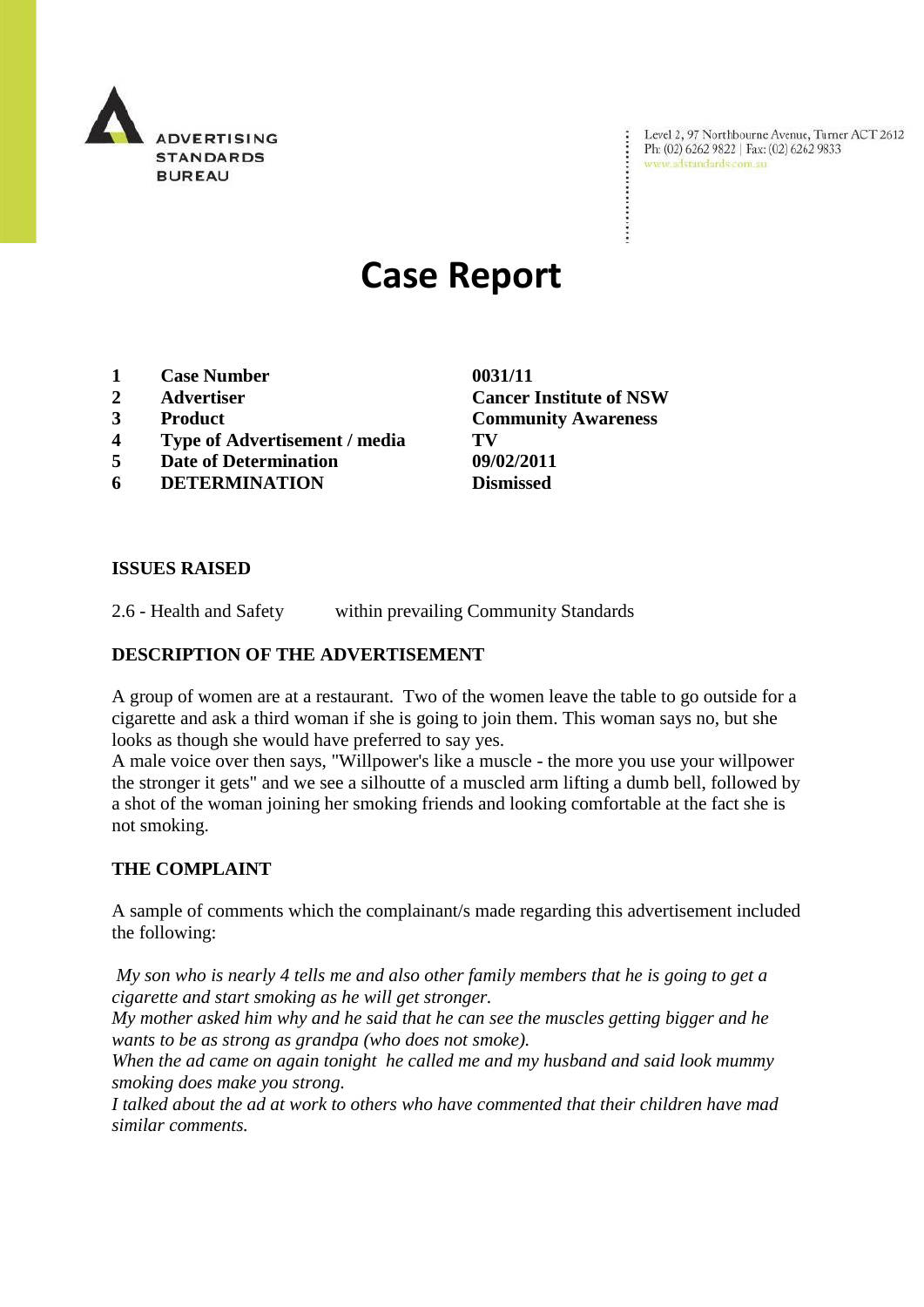*I understand the content of the ad however it is really concerning considering all efforts that are made via not only us but other advertising that has a positive effect on our children regarding the no smoking and the harmful effects of smoking.*

## **THE ADVERTISER'S RESPONSE**

Comments which the advertiser made in response to the complainant/s regarding this advertisement include the following:

*Thank you for your letter dated 25 January 2010, regarding the Cancer Institute NSW I Can Quit (Willpower) Campaign. I Can Quit launched on 26 December 2010 on free-to-air Television across NSW and subscription television and will run until 5 February 2011. As the Bureau may already be aware, tobacco is the largest cause of preventable death and disease in our community. Smoking increases the risk of many cancers and 20% of all cancer deaths in NSW are caused by smoking. The cost to the NSW community as a result of tobacco smoking in 2006/07 was \$8.4 billion. However, total economic returns of tobacco control programs are estimated to exceed expenditure by at least 50 to one.*

*The I Can Quit Campaign is targeted toward adult smokers, namely the two-thirds of NSW smokers who intend to quit smoking in the next six months(1). It's objectives are to: a) increase smokers confidence in their ability to quit, b) increase understanding of the value and importance of willpower in the decision to quit smoking and stay quit, c) increase the belief that willpower can be influenced and strengthened, d) encourage the use of willpower to quit and stay quit.*

*The advertisement referred to in the complaint is a 30-second television commercial that has a W rating (CAD reference CANSW52030). The commercial shows a recently-quit adult smoker being offered cigarettes in different social situations. Although initially tempted, the woman successful resists cigarettes. A voice over likens willpower to a muscle. It shows an animated arm lifting a dumbbell while the voice over explains willpower can be strengthened over time and that it becomes easier to resist cigarettes. The tag line reads "Every cigarette you don't smoke makes your willpower stronger."*

*The campaign was informed through both qualitative formative research and the published literature. The formative research concluded that while 'quitting smoking' is common, 'staying stopped' is not. There was a strong belief that "you have to want to" is the fundamental precursor to quitting. There was also a strong belief in the role of willpower as the key ingredient in the process of quitting. Discussions with smokers found it was important that any future communication messages around "how to quit" acknowledged and supported the necessary role of willpower in the quitting process. Other aids, supports and services would need to be promoted as being additional or complementary to, rather than a substitute for, willpower.*

*Further qualitative research was conducted with low socio-economic smokers in NSW to test specific concepts about willpower. The I Can Quit campaign concept was based on a published article by Muraven & Baumeister (2000), which likens willpower to a muscle(2). The article suggests that this concept can be applied to any situation such as losing weight, giving up smoking or doing physical activity. This campaign concept challenged participants*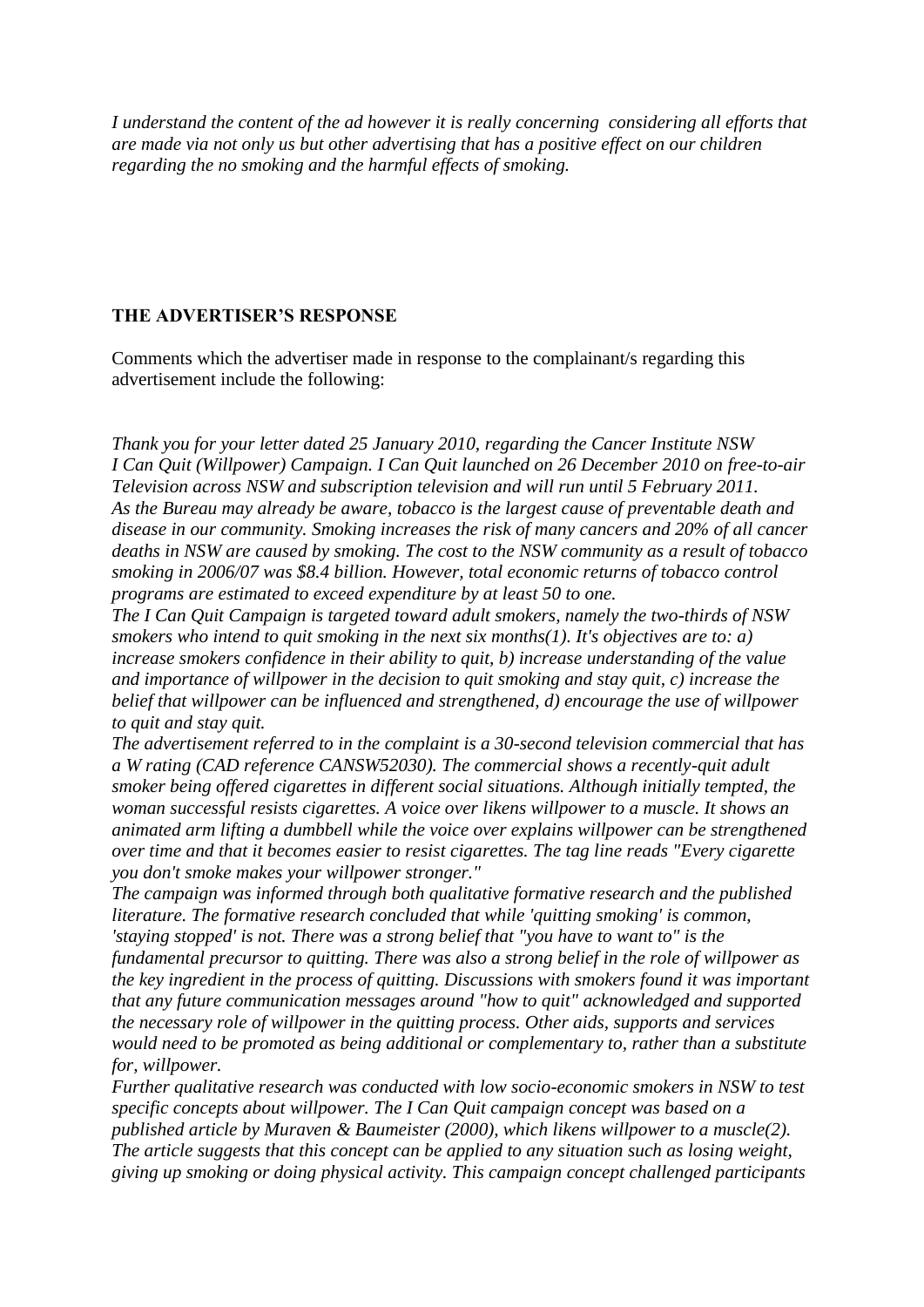*to re-think their understanding of willpower and how they could use willpower if they were planning to quit. It provided a clear message that willpower was something that they could influence, which for some was a new way of thinking about willpower.*

*As such, smokers reported that this was a thought-provoking and motivating idea. The concept also effectively communicated that stopping smoking gets easier over time as the smoker gets stronger in their ability to resist cigarettes. This was encouraging, particularly to smokers who had made previous quit attempts. They felt reassured that the hard work of resisting cigarettes in the early stages of their quit attempt was worthwhile and that it would get easier over time. Overall, understanding of "every cigarette you don't smoke is making your willpower stronger", aided smokers to think "I can" stop smoking.*

*Trying to change behaviours where addiction is involved is an enormous challenge. We know from research that it is important to demonstrate that smoking has immediate health consequences, that there is an immediate need to quit rather than sometime in the future and that support is available. In this, we have followed a similar approach in other smoking cessation campaigns.* 

*The research carried out for the National Tobacco Campaign, for example, shows that advertising that is credible, personally relevant and provides new information, encourages smokers to put quitting on 'today's agenda'. It also helps ex-smokers stay quit and importantly, discourages non-smokers from starting.*

*Since 2003 NSW has experienced an approximate 5% decline in smoking prevalence(1). This decline in smoking can in part be attributed to increased funding toward tobacco control, including smoking cessation campaigns. To sustain this level of decline, it is necessary to continue to prompt and support smokers to quit.*

*I hope that the Advertising Standards Bureau will appreciate that this campaign has been thoroughly researched and clearly communicates a quit smoking support message. The end frame of the commercial further promotes support services available to assist with quitting, including the iCanQuit website and the Quitline. While this is an adult-targeted campaign it is unfortunate that a child has misinterpreted the commercial. Please note that no similar complaints have been received by the Institute.*

*1. Health NDo. New South Wales Population Health Survey 2009 (HOIST): Centre for Epidemiology and Research, NSW Department of Health2010.*

*2. Muraven M, Baumeister RF. Self-regulation and depletion of limited resources: does selfcontrol resemble a muscle?*

*Psychol Bull. 2000 Mar;126(2):247-59.*

## **THE DETERMINATION**

The Advertising Standards Board ("Board") considered whether this advertisement breaches section 2 of the Advertiser Code of Ethics (the "Code").

The Board noted the complainant's concern that the advertisement promotes the message that smoking makes you stronger.

The Board reviewed the advertisement and noted the advertiser's response.